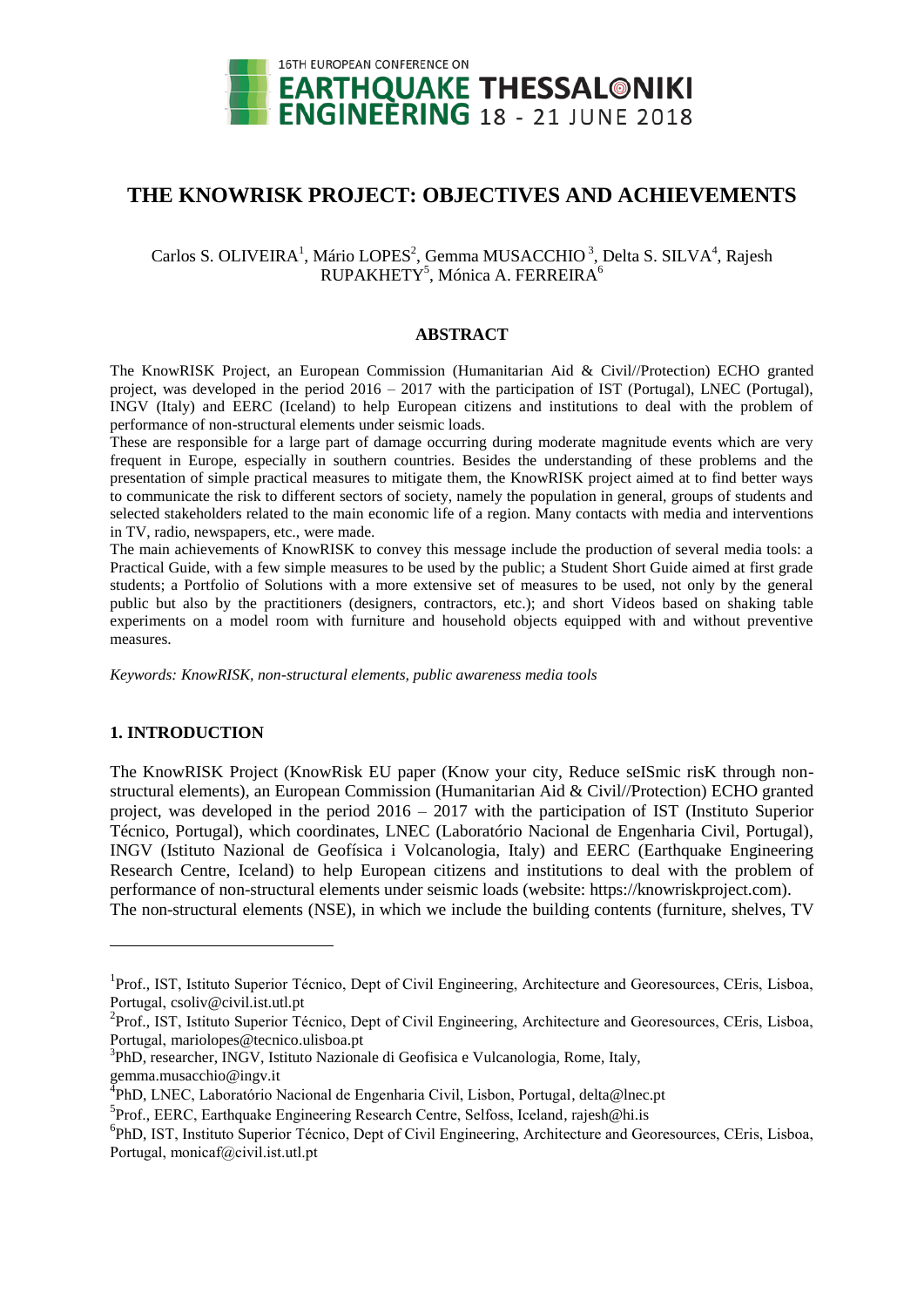monitors, computers, kitchen components, etc.), the architectonic parts (non-structural infill panels, decorative elements, suspended ceilings, small chimneys, veneers, appendages, canopies) and the mechanical, electrical and plumbing (MEP) elements (elevators, AVAC´S, solar panels, generators, transformers, etc.), are responsible for a large part of damage occurring during moderate magnitude events. Depending on the typology and function of construction under consideration, and on the level of ground motion affecting that construction, the percent in terms of total losses that can be attributed directly to non-structural elements are over 60% to 75%. NSE´s are of particular importance for the regions of low to moderate seismicity, and may be of great concern in Southern Europe where moderate magnitude earthquakes are frequent.

Until recent years almost no attention was given to NSE, but now society cannot ignore this reality (Fig. 1). NSE besides being responsible for causing large percent of losses they can cause loss of life, loss of function of many systems and reduce the access to emergency safety exit. On the other hand the cost to implement solutions may be almost null, as it is the case of several contents in our homes, or modest costs of interventions when made by specialized teams.



Figure 1. Non-structural effects inside our houses. (fall of objects from shelves and blockage of exits) (Norcia, 2016)

The present paper aims at presenting the main objectives of KnowRISK project, describes in a brief way the tasks to attain those objectives, and presents the main achievements obtained.

Besides the understanding of the problems presented by the NSE and the enumeration of simple practical measures to mitigate them, the KnowRISK project aimed at to find better ways to communicate the risk to different sectors of society, namely the population in general, groups of students and selected stakeholders related to the main economic life of a region. Many contacts with media and interventions in TV, radio, newspapers, etc., were a significant part of the development of the KnowRISK project, because they forced the merging of the more methodological knowledge of the project participants with the reality of the community interests. To be more effective in its goals, the KnowRISK needed to be very creative in the way to communicate with all the end-users, and several products were developed to meet those goals.

Field missions (at three different times) were organized with members of the KnowRISK team to the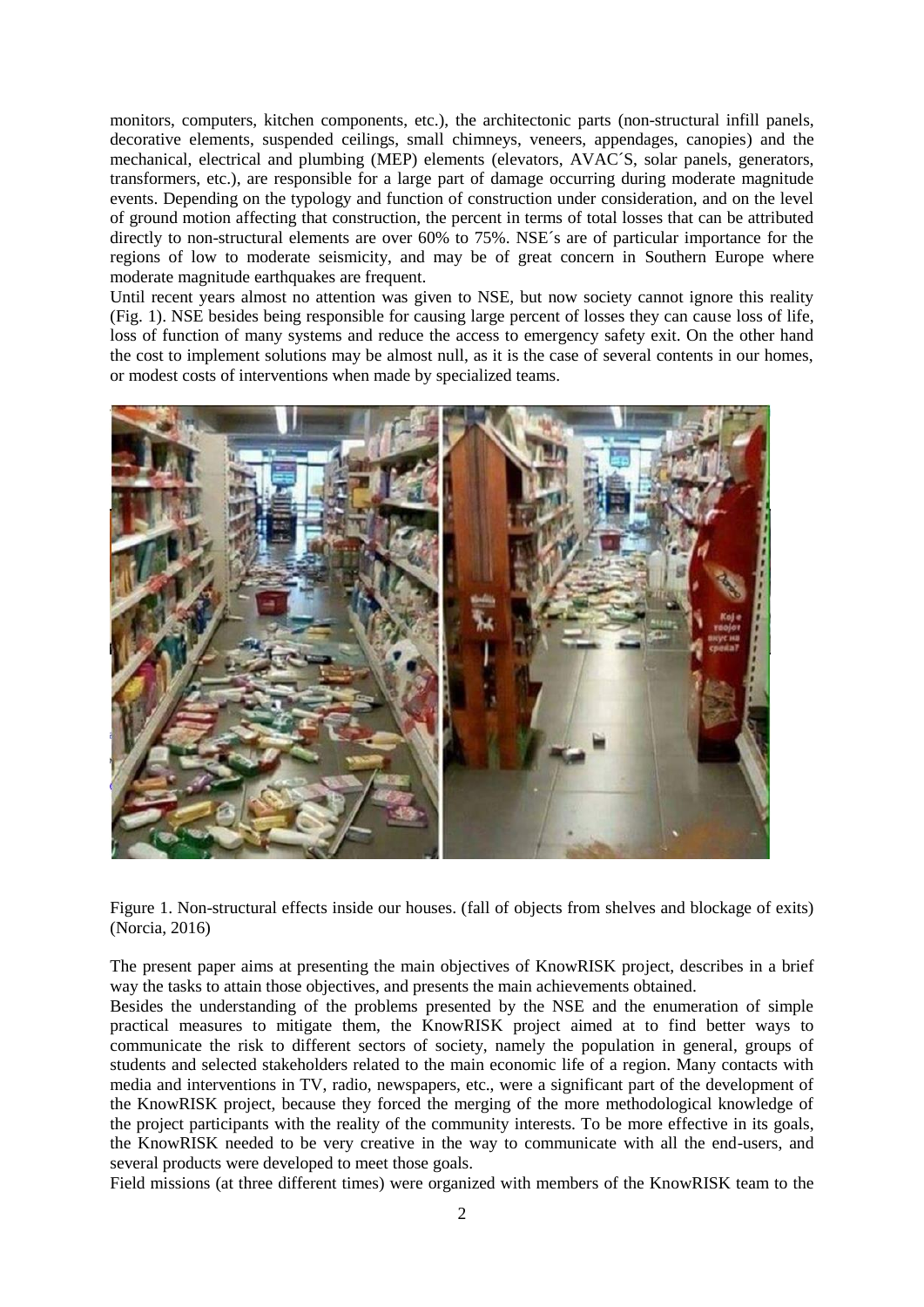territories between Amatrice and Norcia (Goretti et al., 2018) hit by a seismic sequence that took place in August 2016 to January 2017 and caused extensive structural damage, building collapse and in which several hundred people died. In areas far from the epicenters we could observe non-structural damage and understand needs and relevance the population had towards their vulnerability reduction.

### **2. OBJECTIVES OF KNOWRISK**

The principal objectives of the project can be summarized in the following items:

### *2.1 Task B - RiskMAP*

Task B contains a detailed literature survey on the behavior of building contents during earthquakes From that analysis together with theoretical modelling and shake table tests (Task C3) of a single rigid block it was possible to obtain a first estimative of a fragility curve for the overturn of these blocks placed at different heights of a building. Theoretical studies try to estimate the level of action along the height of a building in order to understand the frequency changes and amplification of the ground motion at the foundation. This action is then applied to the base of the rigid block to understand its overturning conditions.

This Task also comprised the production of seismic scenarios and risk maps focused on non-structural damage to be used as supporting tools in risk communication activities in the three pilot areas, namely i) Lisbon in Portugal, ii) Etna and Northern Regions in Italy, and iii) the South Iceland Seismic Zone.

Non-structural components addressed in this project include both (i) elements and parts attached to the structure, but don't carry load of the structure, and (ii) contents of the building. Contents of the building are sensitive to floor motion (floor acceleration, for example). Elements such as piping networks, non-structural walls, windowpanes, etc., damage is mainly related to relative deformation between adjacent floors of a building. For such elements, inter-story drift demands become relevant intensity measures. An efficient definition of inter-story drift spectra, as well as its modelling and computational steps are provided in Miranda and Akkar (2006). This model uses a combination of continuous shear and flexible beams to model buildings, which are characterized by a certain height, and a dimensionless parameter  $\alpha$  that controls the degree of overall flexural and overall shear deformation in the structure. A value of this parameter equal to 0 represents a pure flexure mode, while a very large value (more than about 650) represents a pure shear model. Structures with lateral resisting system consisting only of structural walls may be approximated by using values of  $\alpha$ between 0 and 2. If both moment resisting frames and structural walls are present, the values of  $\alpha$  is typically between 1.5 and 6. For buildings with moment resisting frames only, the values of  $\alpha$  are typically between 5 and 20. Drift spectra were computed in the study areas in Iceland and Mt. Etna using some ground motion time series that are representative of hazard in these areas. The results showed that for the most critical structures in Selfoss (study area in Iceland) are brittle components attached to the structure.

### *2.2 Task C - Non-structural seismic risk reduction*

Task C started by making a research of most important documents related to NSE´s, in a more descriptive format, with more theoretical oriented approach, or in the form of code. A detailed analysis of pictures from earthquakes with NSE´s was made. The earthquakes of Iceland (2002 and 2008), Faial (Azores 1998), Lisbon (1969), Molise (2002), St Venerina (2002), L'Aquila (2009), Emilia-Romagna (2012) and Amatrice (2016) were the main sources of information.

The purpose of this Task is to develop a set of disaster risk reduction procedures for NSE's that are specifically designed for the needs of different building-related stakeholders. Different stakeholders have different daily objectives and therefore different interests in the various NSE, and furthermore, have different control over them. In order to identify gaps and areas in need of improvement with regards to compliance to the relevant topic "non-structural seismic risk reduction" was performed: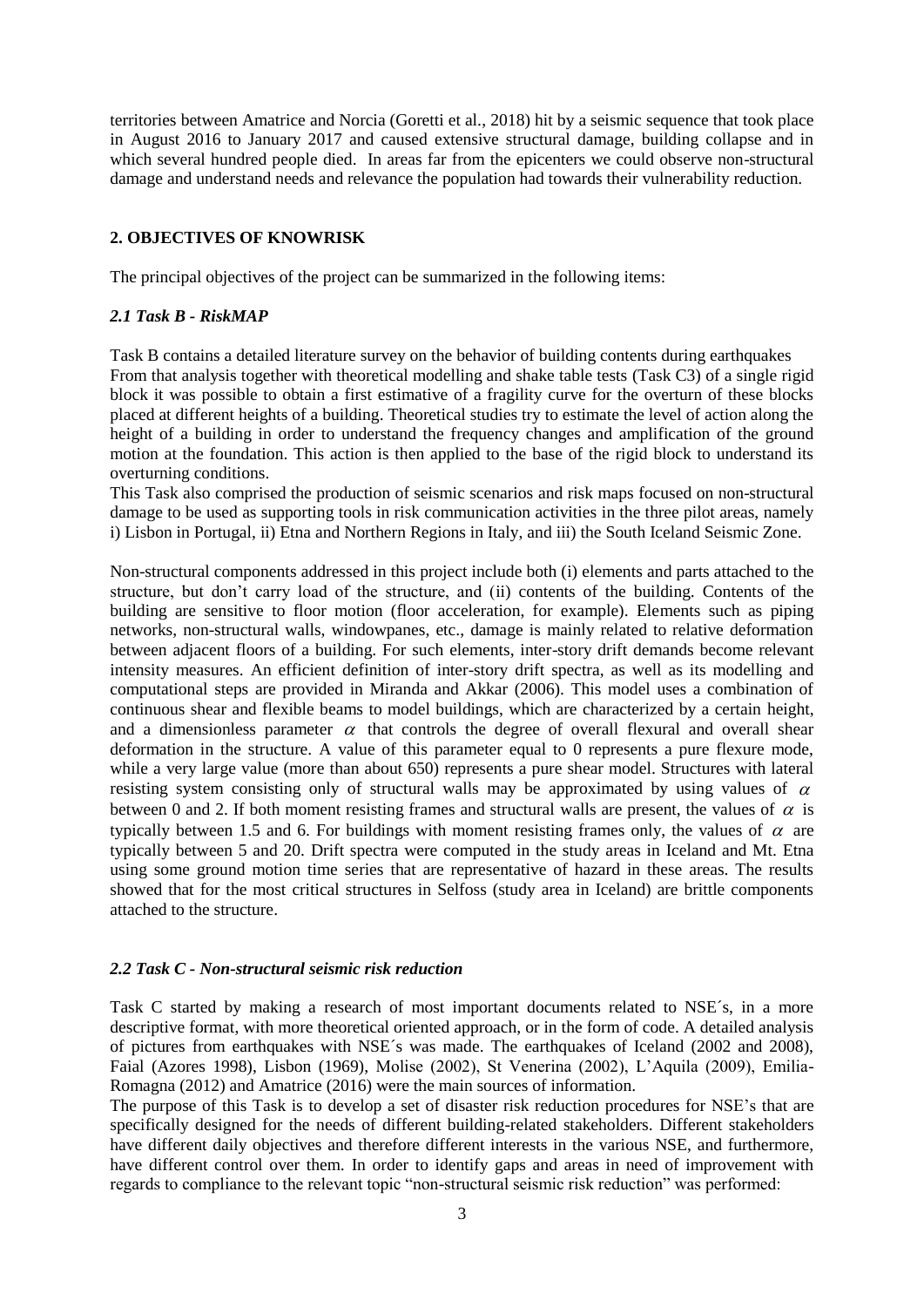i) literature review, ii) shake table tests where with different types of non-structural components in order to assess their seismic performance, with and without preventative solutions for reduction of NSE vulnerability (Fig. 2); iii) a list with most NSE´s compiled in the international literature sources was prepared and then, an adaptation to the uses and practices in the 3 participant countries took place, iv) the indications given by different stakeholders was very important to complete this list and finally, v) a hierarchy was established based on importance of each NSE to the overall behavior of the structure.

The stakeholders engagement were very important to design a preliminary draft of the KnowRISK Portfolio of Solutions.



Figure 2. Simple measures to mitigate NSE´s losses (from video – "move large pieces down")

#### *2.3 Task D - Going into target-communities*

Seismic hazard is different in Portugal, Italy and Iceland in terms of the frequency of earthquakes, the time span from last damaging event, type of damage, level of implementation of protective measures, cultural attitudes towards prevention and previous actions to raise awareness that needed to be taken into account in setting up a communication strategy. Part of Task D was essentially a research to prepare tools that could quantify the efficacy of KnowRISK risk communication strategy in each country (Task E3). This was done for the schools, being the students those to which KnowRISK devoted the most efforts. Surveys specifically built for the Lisbon city and northern Italy pilot areas were submitted to school-boards participating to the KnowRISK communication action during the first year of project. The results of these surveys were compared, their performance was assessed and a common tool questionnaire that took the best from the two was prepared. The common questionnaire is build upon three dimensions: **K**nowledge as the understanding on earthquake and the associated risks, **A**ttitude as the feelings and preconceived ideas towards it and **P**ractice as the ways in which communities demonstrate their knowledge and attitudes through their actions (KAP-NSET, 2017). Measuring changes of KAP from before the communication was performed in schools, at  $T_0$ , to one month after, at  $T_1$ , it was concluded is devised as an evidence of efficacy. The research was conducted having a control group defined as a class-group that compiled the questionnaire with the same rules of the others but without having the KnowRISK communication action.

Because the Common Questionnaire was prepared within the middle of the school year and during the second year of project it could only be tested with a few classes. In Italy it was submitted at  $T_0$  and at  $T_1$  to two schools, 6 classes located in the Northern Italy pilot area, in Laveno Mombello where seismic hazard is moderate (PGA<0.05 g, return period of 475yr), and in the Mt Etna pilot area, in Catania with high seismic hazard (0.15<PGA<0.25, return period 475yr).

Results on the dimension Practice shows that up to 40% of the students after the KnowRISK intervention consider important to very important to undertake simple actions to reduce NSE vulnerability in a moderate seismic zone while up to 20% in a high seismic zone (Fig. 3).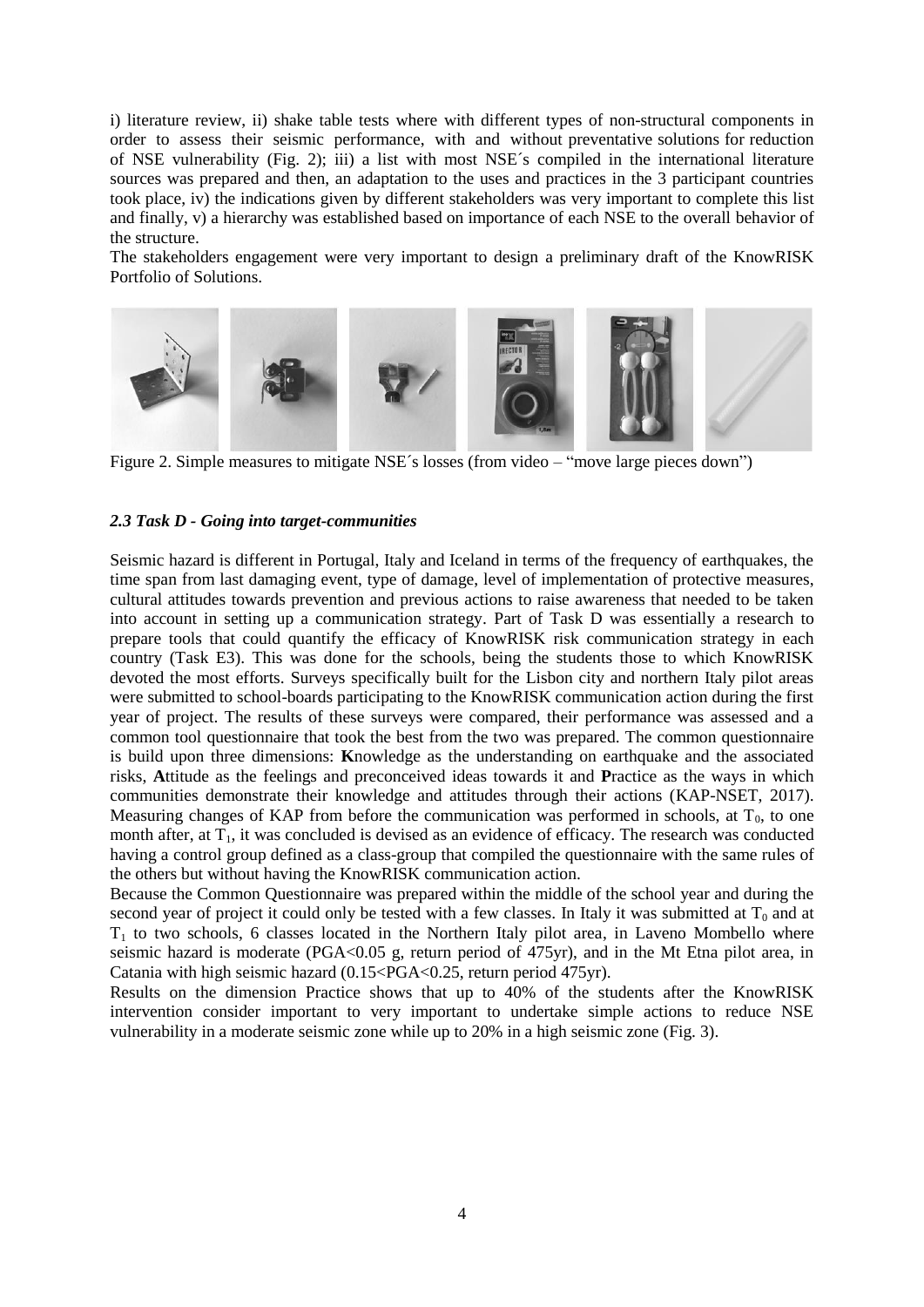

Figure 3. Results from the assessment of communication efficacy in the schools in Italy. Questions concerning the dimension Practice is shown. The level of importance (only important-to-very important are shown) students from a moderate hazard zone (left) and from a high hazard zone (right) judge measures to reduce NSE vulnerability.

In the three participant countries different type of stakeholders such as engineers, architects, facility managers, historical downtown citizens, civil protection officers, have given their contribution to the project in different ways. In several initiatives such as dedicated meetings, talks and workshops they shared their knowledge gaps, needs and priorities and this was vital to develop communication techniques and tools to communicate this topic to them.

### *2.4 Task E - Tools and strategies of risk communication and learning*

The purpose of this task is to reach and inform the communities and relevant stakeholders about nonstructural vulnerability as well to improve individual's capacity to adopt protective behaviors. All materials developed under this project such as RiskMAP's (Task B.3), the Practical Guide (Task E.1), the Augmented Reality tool (Task E.4) and the KnowRISK Portfolio of Solutions (Task C.4) (in progress) have been used in actions and initiatives with communities (available at www.knowriskproject.com).

Part of Task E was essentially directed to school students, which are the social group that more easily can take the knowledge about disaster culture. The action was extensive as it involved 12 schools and 45 classes for about 962 students and was based on local community's needs (Musacchio et al., 2018). Actions and protocols for communication were based on different theoretical frameworks and stood on school board engagement. They were all based on the dialogue between experts and students that was performed either as a debate session or as a real focus group that allowed to go deep into preconceived ideas that were at the base of a miss-perceived risks. Students became prevention promoters and prepared themselves communication products (videos, music, cartoons, and comics) that may be used to disseminate best practice among teenagers and were uploaded to the project website.

Tools that make use of Augmented Reality were specifically developed to communicate with young people, the so-called digital native generation. Also the use of simple gadgets such as small shaking tables, house models, etc., were very important to explain some basic concepts of structural dynamics and overturn of objects (Fig. 4).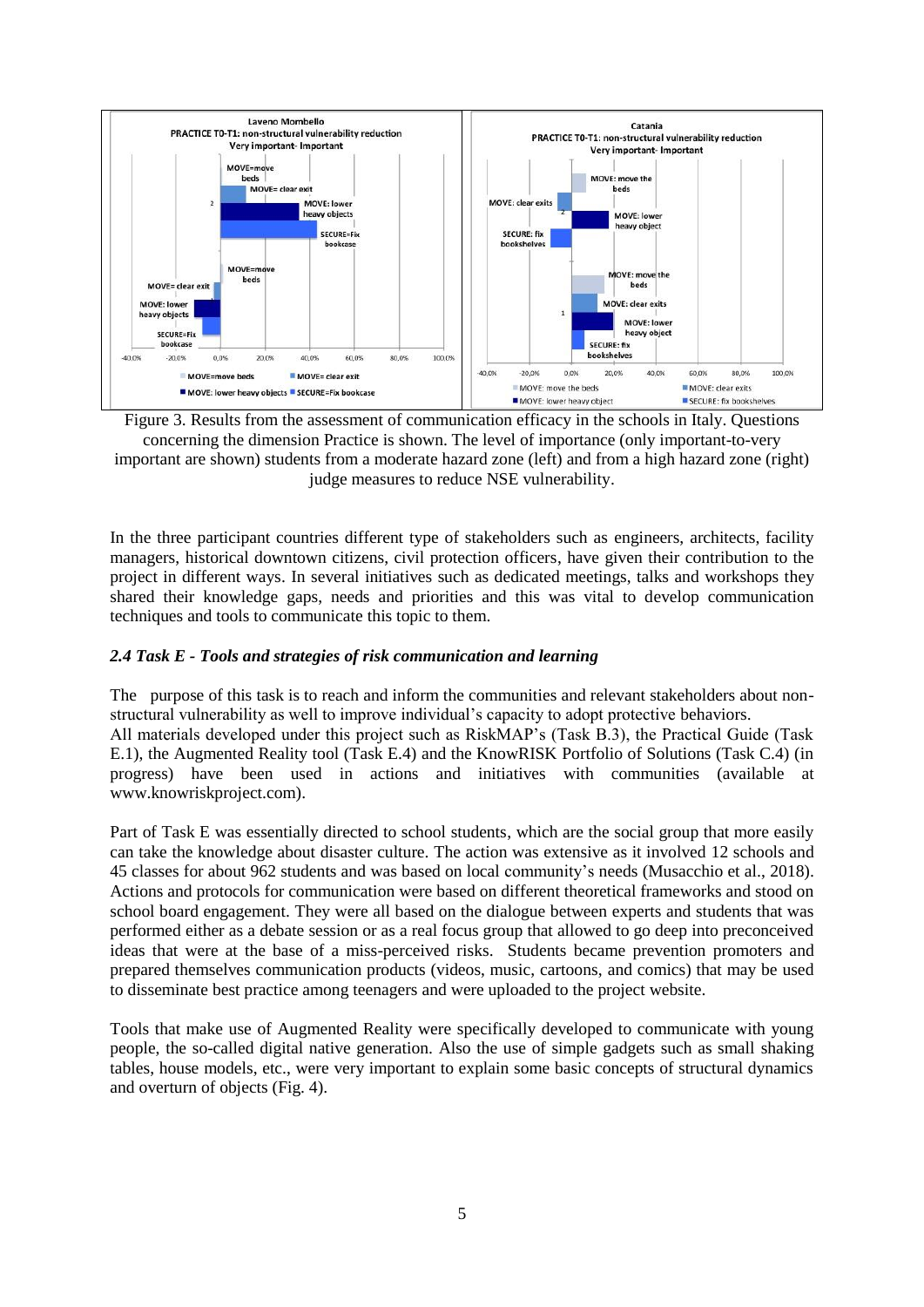



Figure 4. Use of simple gadgets in class to explain dynamic behavior (small shake table; house model)

### **3. COMMUNICATING EARTHQUAKE RISK AND KNOWLEDGE TRANSFER**

The form to communicate seismic risk to different receivers such as professional users (engineers, architects, managers, etc.) and unprofessional users (general public, mass media, students, teachers) is very difficult and depends on the frequency and degree of damage inflicted by earthquakes and on the perception conveyed by the specialists. As the three participating countries (Continental Portugal, Italy and Iceland) have completely different seismological frameworks, efforts to minimize problems of communication and of information dissemination were emphasized.

The KnowRISK project poses two challenges. One is a need to translate scientific information in a usable format and language that can be understood by different audiences through appropriate channels. The other challenge is that we need to ensure that the information is available to all of those who need but don't recognize that they need it. This is a particular challenge, given the profound lack of perception and information that characterize the Portuguese society regarding earthquake risk.

The KnowRISK objectives focus on two broad strategies and groups of audiences.

3.1 Practical Guide, Student Short Guide and Portfolio of Solutions.

Three main products were developed in the course of KnowRISK (Ferreira et al. 2018).

The Practical Guide is a leaflet that addresses to citizens and meant to help distinguish what is structural from what is non-structural and when they can act on a Do-It-Yourself base from when they need an engineer. It prompts suggestions to improve security of their homes taking simple steps, from the low-cost and low-level of expertise to the more expensive and for which a professional is demanded. "Move-protect-secure and retrofit" are the keywords of the Practical Guide and they have been used as a slogan for short-videos that were clipped from shake table tests movies.

Since students have been major target of the project, we have prepared a Students Short Guide (for home and for school) that had a specifically built layout and was recalling familiar environments in order to make teenagers aware of the vulnerable situations they might be surrounded by.

KnowRISK Portfolio of Solutions is addressed to building owners and occupants, engineers, designers, architects and other parties and point out to the need to prevent poor performance of nonstructural elements in earthquakes. It identifies potential vulnerabilities associated with non-structural elements provides detailed instructions (sketches of many simple, practical details for a range of common items) and guidelines for mitigating those hazards, considering the stakeholder group perspective.

It is a highly selective list of non-structural elements, and all the technical solutions are the result of an extensive research and compilation of relevant safety standards performed by KnowRISK team, from multiple studies (FEMA 2005, 2012), Porter (2005), guides, reports, periodicals, and other sources dealing with reduction of seismic risk through non-structural elements.

Each non-structural element has the following information: typical causes of damage, which may include a picture taken from an earthquake event; technical solutions to reduce seismic risk; icons that provide information about: type of stakeholder, skills needed (ER: Engineering Required; NE: Non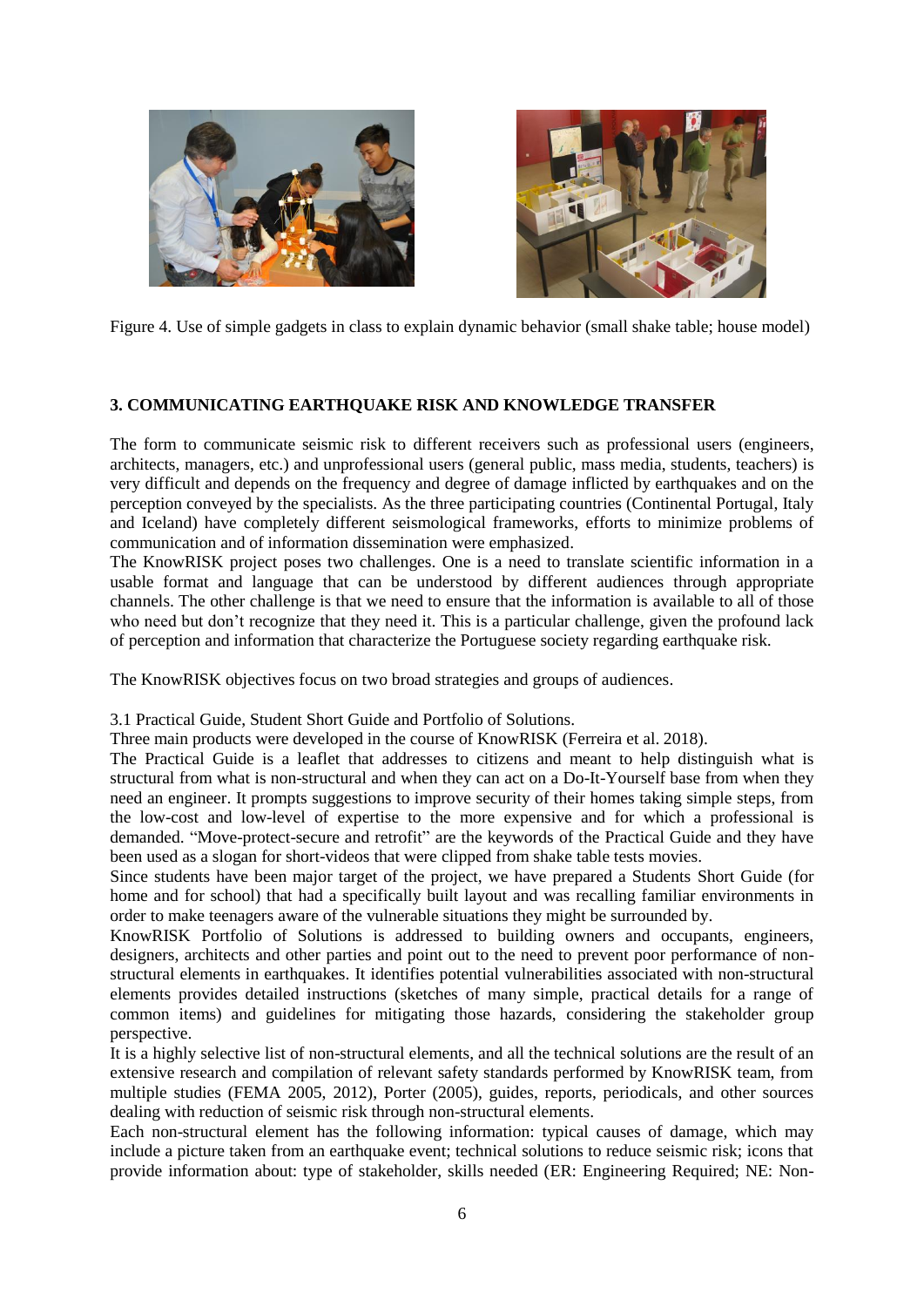Engineered Required; DIY: Do-it-Yourself), life safety concerns, property losses, functional losses, repair time and costs involved.

3.2 Shake table tests and movies for the general public.

A thorough series of tests were performed in a large shaking table (Candeias et al. 2017), where a room to represent a youngster place was built. Two types of ground motion to simulate a room in the lower and upper apartments of a building were used. Techniques to fix the objects to the walls were implemented and tested under various seismic input levels.

3.3 Interviews to the media

Many interventions in TV (newsroom, talks, commentary, entertaining), radio stations, newspapers, YouTube, Noite dos Cientistas (Sciencia Aberta) took place.

With the occurrence of Amatrice and Norcia events (Goretti et al., 2018), direct intervention in TV were made as well as a series of talks in several Academic Forum, where interested researchers and academicians participated.

All products generated within KnowRISK (Practical Guide, Portfolio of Solutions, Videos, public campaigns, webpage, etc.) were always prepared by graphic professionals for better images and communication. Texts were revised in many ways to make them appealing, simple, but nevertheless accurate. (available at www.knowriskproject.com).

### **4. FINAL CONSIDERATION AND FURTHER STUDIES**

The main achievements of KnowRISK were as follows:

i) Understand the role on NSE´s in the structural and earthquake engineering contexts.

ii) Development of a series of tools to identify the main NSE´s and solutions to mitigate their potential losses. Among them we should refer a Practical Guide, Students Short Guide, KnowRISK Portfolio of Solutions and KnowRISK Video campaign.

iii) Communicate the earthquake risk to students, stakeholders and the population in general, through a number of initiatives which can be replicated in other regions with minimum adaptation.

iv) A Common Questionnaire to be used in different groups of students and population was envisaged. Results and interpretation should be pursued.

Future activities should include polishing the Portfolio of Solutions to be appellative to the various audiences interested in the topic of NSE´s, setting a group of instructions for the behaviour of population function of the typology of the construction and their state of vulnerability.

A campaign designed in schools to attain a much larger audience of student population should be prepared. The use of webcast and other new communication technologies could be a solution. Also the inclusion of several texts produced in KnowRISK could be included in the Curriculum of the school system, and teachers should undergo a campaign to become familiar with these new concepts.

The Common Questionnaire could be extended to many different forum to understand the level of awareness of the population at large and the degree of acceptance of the population to cope with the instructions to reduce the NSE´s vulnerability.

Further discussion should be engaged in which ways to present the seismic risk to the population. Is it possible to envisage a minimum consensus to be settled?

### **5. ACKNOWLEDGMENTS**

This study was co-financed by the European Commission's Humanitarian Aid and Civil Protection (Grant agreement ECHO/SUB/2015/718655/PREV28). We are thankful to the contribution of all KnowRISK participants from the four Institutions (IST, LNEC, INGV and EERC), without whom the